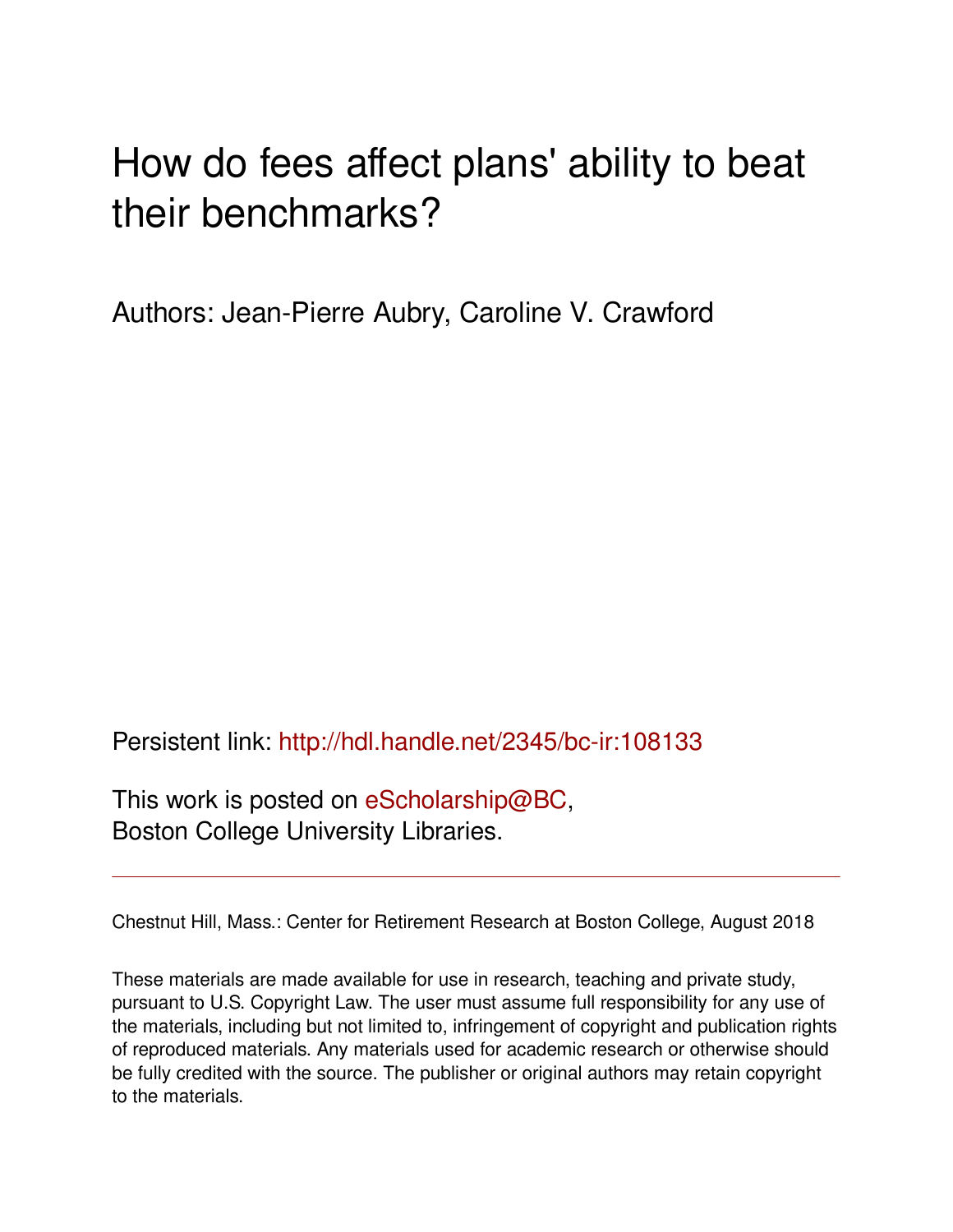

CENTER for RETIREMENT RESEARCH at BOSTON COLLEGE

State and Local Pension Plans Number 61, August 2018

# HOW DO FEES AFFECT PLANS' ABILITY TO BEAT THEIR BENCHMARKS?

#### *By Jean-Pierre Aubry and Caroline V. Crawford\**

#### **INTRODUCTION**

Public plans review their investment performance in two main ways. At a broad level, they compare their overall portfolio returns to their peers or to a simplifed portfolio (such as a 60/40 stock/bond index). A recent Center study used a peer comparison approach while other researchers have used a simplifed portfolio approach.<sup>1</sup> Such comparisons are helpful for understanding how a plan's overall strategy has fared relative to the general marketplace and whether adjustments to the strategy are warranted or desirable.

At a narrower level, plans compare their returns by asset class to selected benchmarks that refect their investment goals for the asset class. Plans pay fees to external asset managers with the expectation that the managers will exceed these benchmarks. As such, this *brief* focuses on the benchmarks to assess the role of fees. The question is whether higher fees help or

hinder the ability for a plan to outperform its chosen benchmarks. The analysis relies on newly collected data from 2011-2016 on plan performance relative to benchmarks and fees paid.<sup>2</sup>

The discussion proceeds as follows. The frst section provides an overview of the asset class benchmarks used by plans.3 The second section discusses how plans have performed relative to their benchmarks. The third section examines fees paid by asset class since the fnancial crisis, and discusses whether fees have any relationship to total portfolio performance relative to benchmarks. The *brief* concludes that higher fees are associated with lower net-of-fee performance relative to benchmarks, and that plans that underperform their benchmarks pay higher fees across all major asset classes – particularly for alternative assets such as private equity and hedge funds.

*\* Jean-Pierre Aubry is associate director of state and local research at the Center for Retirement Research at Boston College (CRR). Caroline V. Crawford is assistant director of state and local research at the CRR. The authors would like to thank David Blitzstein, Keith Brainard, Alex Brown, Joshua Franzel, Jef Hooke, and Phillip Nelson for helpful comments.*

#### LEARN MORE

Search for other publications on this topic at: **crr.bc.edu**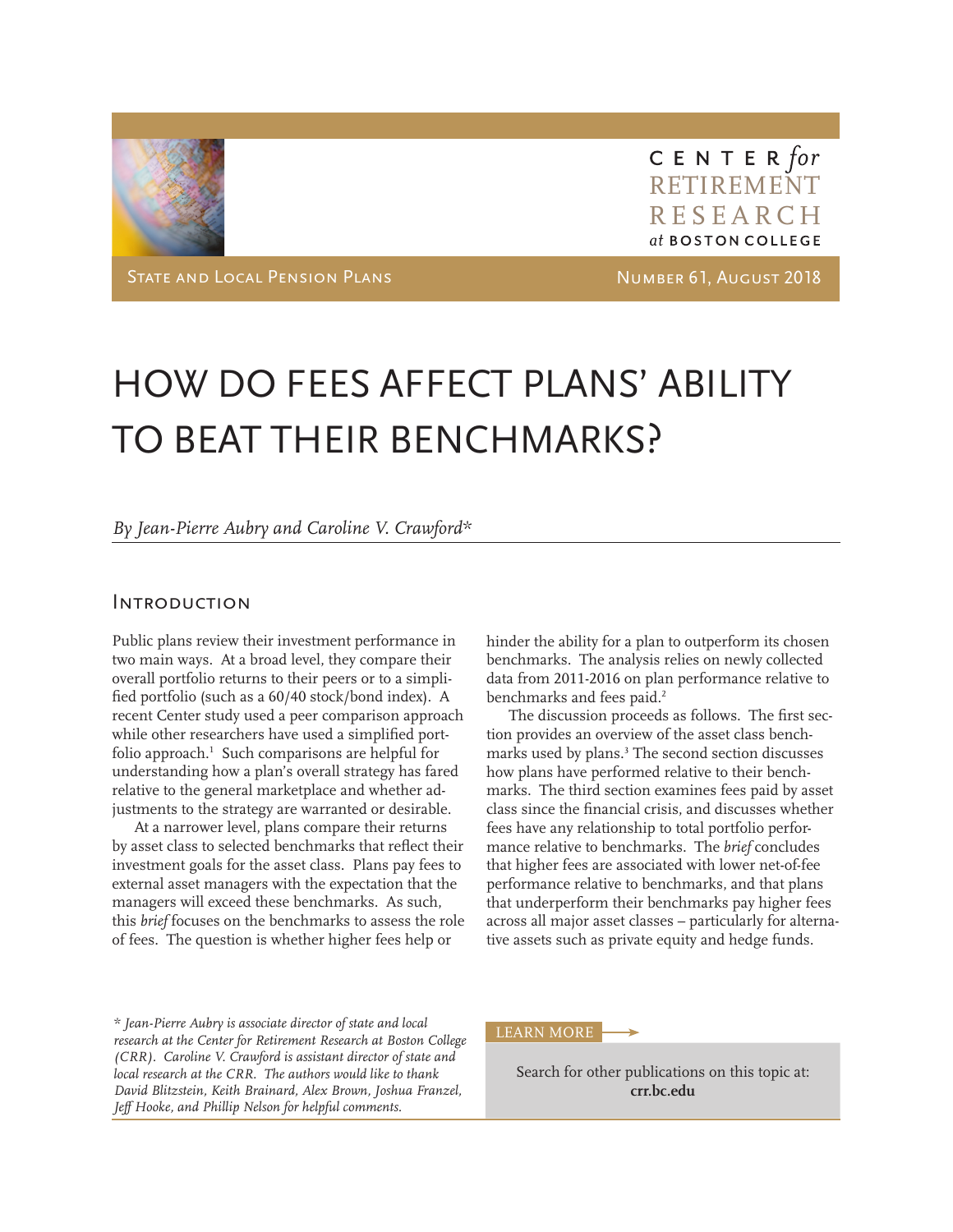## Benchmarking Plan Performance

 assess performance within individual asset classes.4 Typically, a plan's Investment Committee is responsible for selecting the specifc benchmarks used to In most cases, the benchmark represents a minimum acceptable performance for the asset class.<sup>5</sup> The asset classes considered in this analysis are domestic equity, international equity, fxed income, and alternatives (which broadly consist of real estate, commodities, private equity, and hedge funds).

For traditional asset classes such as equity or fxed income, most plans use established indices as benchmarks. These indices usually represent changes in the total market value for a large number of relatively liquid and publicly traded assets, such as the Russell 3000 or S&P 500 for domestic equities, Morgan Stanley's All Country World Index (MSCI ACWI) for international equities, and Barclays U.S. Aggregate Bond Index for fxed income (see Table 1). Additionally, plans sometimes create custom benchmarks that represent a value-weighted combination of multiple established indices.<sup>6</sup>

TABLE 1. DISTRIBUTION OF PUBLIC EQUITY AND FIXED INCOME BENCHMARKS, 2015

| Domestic equity |      | Int'l equity |      | Fixed income  |       |
|-----------------|------|--------------|------|---------------|-------|
| Russell         |      | 63% MSCI     |      | 95% Barclays  | 68%   |
| S&P             | 15   | Other index  |      | 1 Other index | 26    |
| Other index 22  |      | Custom       |      | Custom        |       |
| Total           | 100% |              | 100% |               | 100%* |

\* Total does not add to 100 percent due to rounding. *Sources*: Plan comprehensive annual fnancial reports (CAFRs) and investment reports.

When looking at alternative asset classes, benchmarks are more diverse. For real estate, the most commonly used indices come from the National Council of Real Estate Investment Fiduciaries (NCREIF) (see Table 2). $<sup>7</sup>$  For commodities, a plurality</sup> of plans benchmark performance against the Consumer Price Index (CPI) plus a set premium, since plans often use commodity investments as a hedge against infation.

For private equity or hedge funds, plans tend to use an existing index of publicly traded assets (see Table 3). For private equity, this index is often an established public equity index. For hedge funds, the

| Table 2. Distribution of Real Estate and |  |
|------------------------------------------|--|
| COMMODITY BENCHMARKS, 2015               |  |

| Real estate   |      | Commodities         |        |  |
|---------------|------|---------------------|--------|--|
| <b>NCREIF</b> | 74%  | $CPI + premium$     | 43%    |  |
| <b>FTSE</b>   | 9    | Bloomberg/ $S\&P^*$ | 22     |  |
| Other index   | 3    | Other index         | 15     |  |
| Custom        | 14   | Custom              | 19     |  |
| Total         | 100% |                     | 100%** |  |

\* Refers to Bloomberg/S&P Commodity Index

\*\* Total does not add to 100 percent due to rounding. *Sources*: Plan CAFRs and investment reports.

index is generally one that tracks short-term borrowing rates, and in some instances, a high-yield bond index.8 The public index benchmarks often include a premium over the stated index; the premiums range from 1 to 5 percent, but are generally around 3 percent.9 Other benchmarks are designed to specifcally monitor private equity or hedge fund performance, such as the Cambridge Associates Private Equity Index (CAPEI) and the Hedge Fund Research Index (HFRI).

| TABLE 3. DISTRIBUTION OF PRIVATE EQUITY AND |
|---------------------------------------------|
| HEDGE FUND BENCHMARKS, 2015                 |

| Private equity   |        | Hedge funds  |              |
|------------------|--------|--------------|--------------|
| Public index     | 60%    | Public index | 48%          |
| CAPEI $(e.g.)^*$ | 24     | <b>HFRI</b>  | 34           |
| Custom           | 15     | Custom       | 19           |
| Total            | 100%** |              | $100\%^{**}$ |

\* CAPEI is one example of such an index.

\*\* Totals do not add to 100 percent due to rounding. *Sources*: Plan CAFRs and investment reports.

To benchmark the whole portfolio, state and local plans use either a weighted average of asset class benchmarks, the average performance of a selected peer universe, the expected rate of return on investments, or a public index (often, plus a premium). Figure 1 (on the next page) shows that the majority of plans use a weighted average as their benchmark. For these plans, the benchmark is usually a blend of the specifc benchmarks that the plan uses for individual asset classes.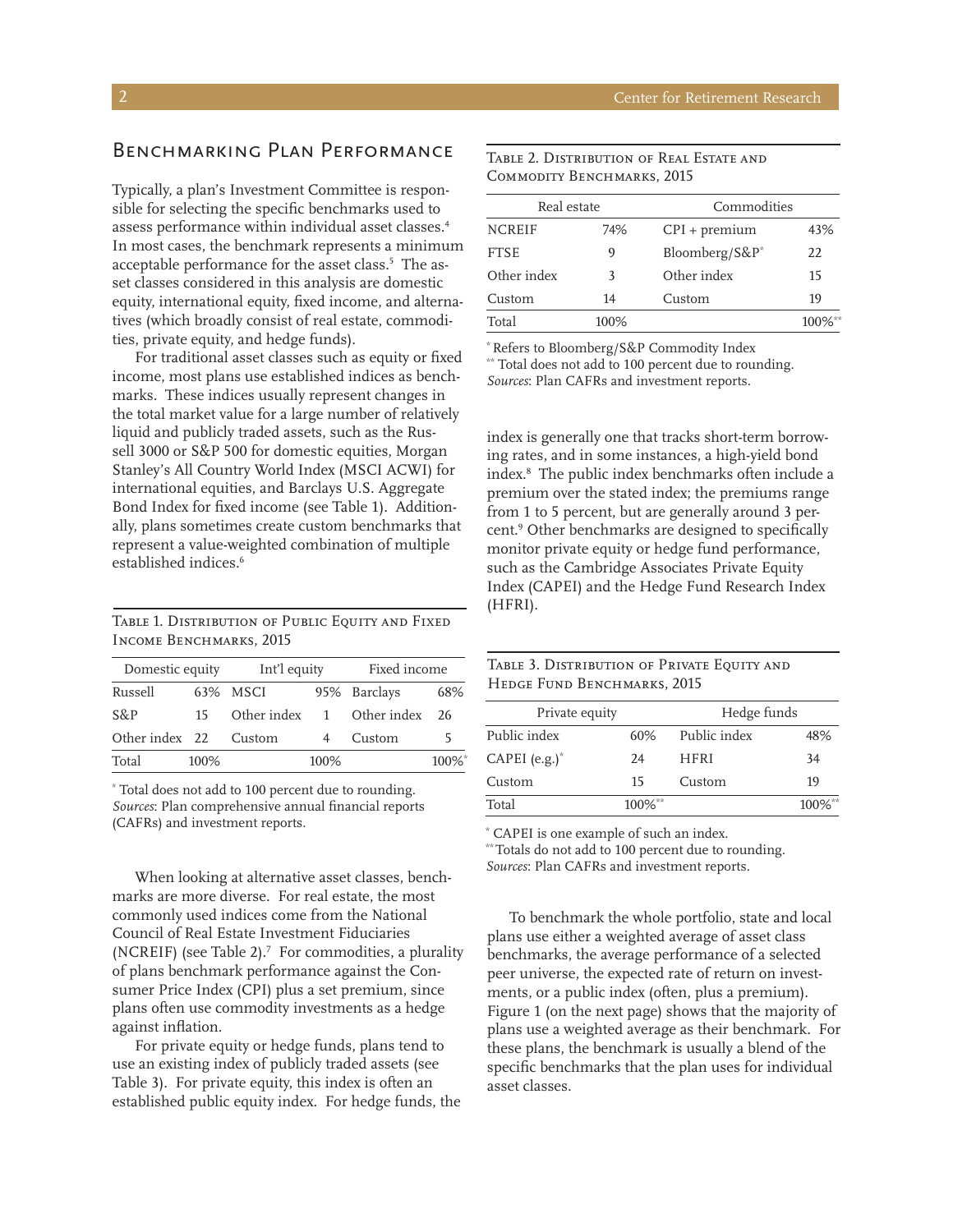

FIGURE 1. DISTRIBUTION OF TOTAL PORTFOLIO

Very few plans (only 7 percent) adopt the actuarially expected rate of return – the long-term investment goal used for funding purposes – as their portfolio benchmark.10 While some plans are willing to use this long-term rate to assess annual success of the portfolio, most plans – in anticipation of short-term market fluctuations - rely on market-related metrics instead.<sup>11</sup>

## How Have Plans PERFORMED RELATIVE TO THEIR BENCHMARKS?

Given that most plans benchmark their total portfolio performance using a weighted average of individual asset class benchmarks, we constructed the "blended" benchmark for each plan's portfolio using the plan's stated benchmark for each asset class that it holds, weighted by the plan's allocation to the asset class.<sup>12</sup>

FIGURE 2. DISTRIBUTION OF GAP BETWEEN TOTAL PLAN PERFORMANCE AND BENCHMARK FROM 2002-2016



When comparing the annualized return from 2002-2016, plans outperformed their blended benchmark by 31 basis points on average.<sup>13</sup> However, individual plan experience varied signifcantly – about a third of plans underperformed their benchmark, a third outperformed within 50 basis points, and another third outperformed by 50 basis points or more (see Figure 2). Importantly, the range in performance can be attributed to both diferences in net returns, as well as diferences in benchmark choices for each asset class.14

### How Do Fees Affect Performance?

 the asset classes scrutinized.16 In the wake of the fnancial crisis, news stories have often linked poor performance to higher fees.15 While many researchers have found a negative relationship between fees and net-of-fee performance for traditional stocks and bonds, when it comes to alternatives, the relationship is inconclusive and highly dependent on

This analysis of fees begins with a basic comparison of total fees and performance relative to benchmarks. The analysis focuses on the post-crisis period because the reported fee data are more robust. Figure 3 shows that, on average, plans that reported better net-of-fee performance relative to their blended benchmark from 2011-2016 also paid lower fees.<sup>17</sup>





Note: Presents average fees for plans that under- or outperformed benchmarks by at least 5 basis points. *Sources*: Plan CAFRs and investment reports.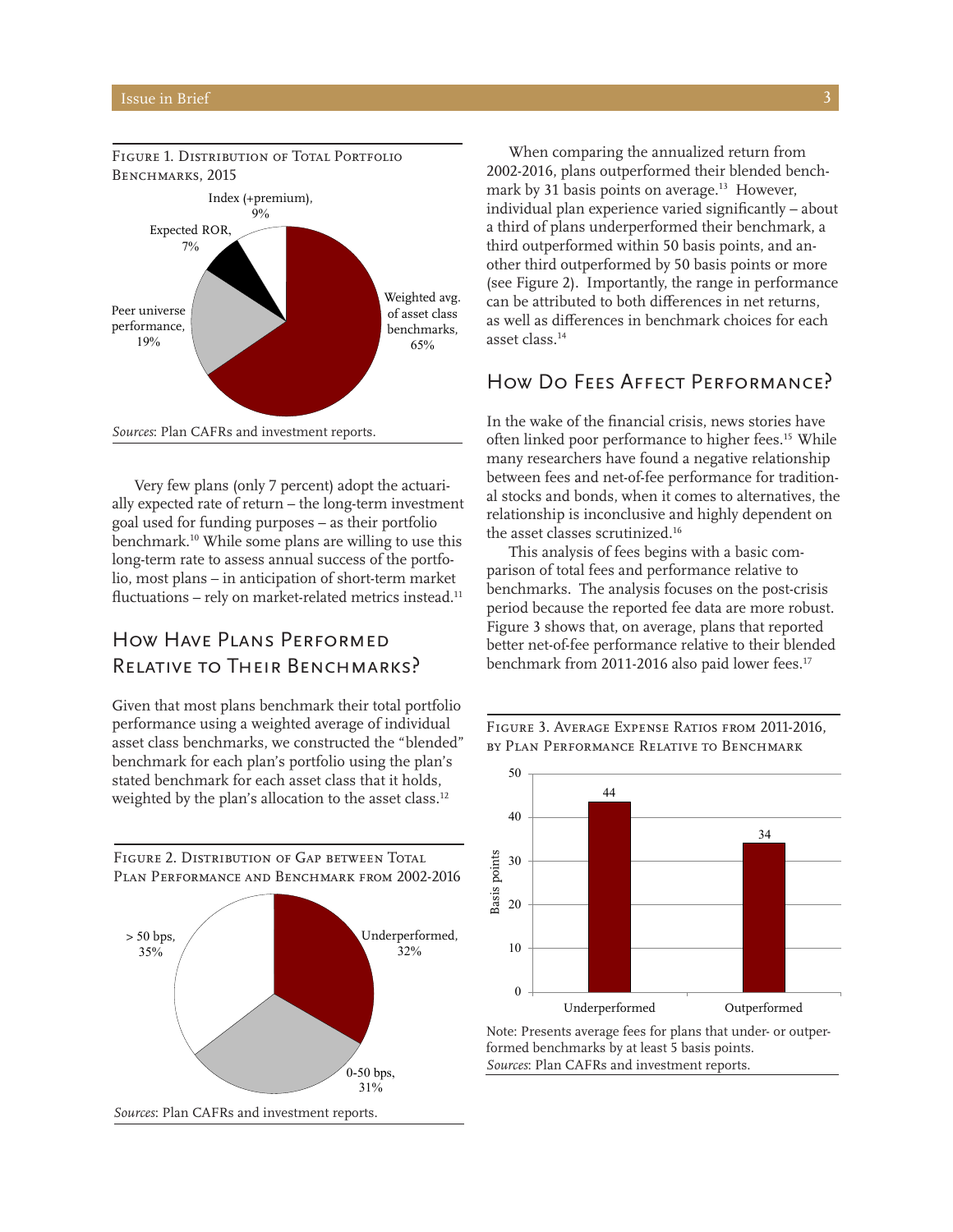Digging deeper, Figure 4 compares the average expense ratio for each asset class – defned as the dollar amount of fees paid divided by the dollar amount invested in the asset class – from 2011-2016. As expected, the average expense ratio increases with the degree of active management required for the asset class. The lowest fees – averaging 18 basis points – are for fxed-income investments, while the highest fees – averaging 136 basis points – are for private equity. Importantly, fees reported for alternative asset classes often understate the total value of fees paid, and tend to exclude the performance fee generally charged to managers (see Box 1 for a discussion of fee disclosure). For this reason, the expense ratios presented in Figure 4 should be treated as a conserva tive estimate of the fees that plans pay.

Figure 4. Average Expense Ratios from 2011-2016, by Asset Class



Finally, Figure 5 shows the average expense ratio – by broad asset class – for plans that outperformed and underperformed their blended portfolio benchmark from 2011-2016. To relate the fees paid for a specifc asset class to a plan's overall performance, it is best if the asset class is held consistently over the

Figure 5. Average Expense Ratios from 2011-2016, by PLAN PERFORMANCE RELATIVE TO BENCHMARK AND Broad Asset Class



Note: Data are average fees for plans that under- or outperformed benchmarks by at least 5 basis points. *Sources*: Plan CAFRs and investment reports.

entire period. Because plans often move in and out of smaller asset classes, the analysis focuses on the three broad asset classes that plans consistently hold – equities, fxed income, and alternatives. For all asset classes, plans that outperformed their benchmark had lower expense ratios than those that underperformed

#### BOX 1. The Problem with Alternative Fee Data

performance fees are equal to about 20 percent of the return earned above the hurdle rate.<sup>19</sup> A common concern with fees reported for alternatives is that they often understate the total fees paid.<sup>18</sup> Fees for private equity and hedge funds contain several components – the primary two are management fees and performance fees. Management fees are a fat rate paid to the investment manager regardless of performance – generally equal to 2 percent of assets invested. Performance fees – also known as "carried interest" – are paid to investment managers if performance exceeds a certain threshold, called the hurdle rate. Generally,

While the fee data reported by plans rarely specify what types of fees are included, the fees for both private equity and hedge funds often fall well below 20 percent of the plan's return – a rough estimate of the performance component of fees. As such, the fees reported for these investments are likely a lower bound.<sup>20</sup>

Importantly, the reported fee data are often incomplete because pension funds do not have access to full information. Investors can be contractually prohibited from obtaining details about fees from their investment managers.<sup>21</sup> Some groups, such as the Institutional Limited Partners Association, have actively promoted fee transparency, but comparing alternative fees remains a challenge.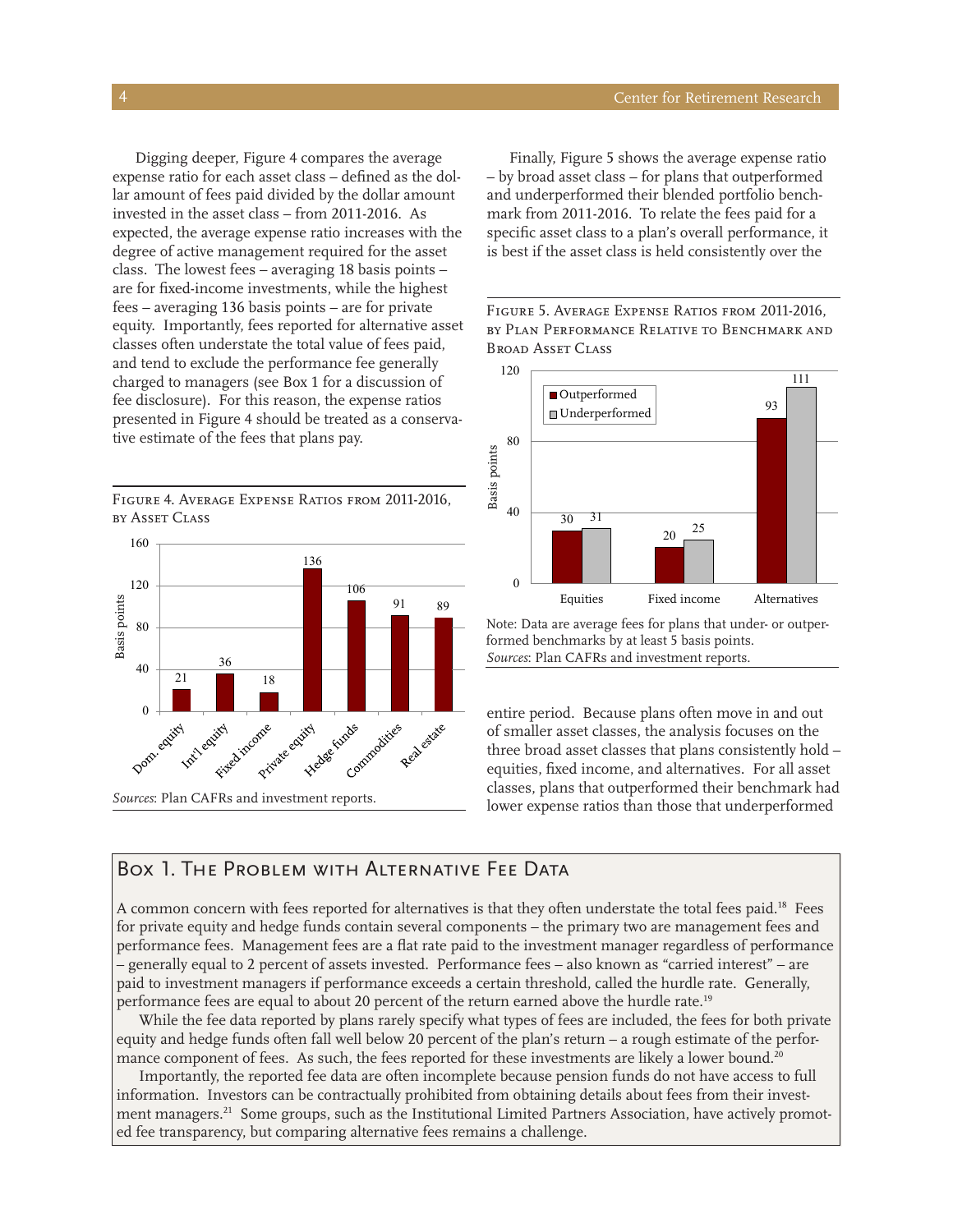their benchmark. This diference was much more pronounced for alternatives. These fndings suggest that investment fees – in particular, outsized fees on alternatives – may play a meaningful role in plan underperformance.<sup>22</sup>

#### **CONCLUSION**

In recent years, public plans have increasingly scrutinized the fees they pay to external asset managers to gauge whether the fees are justifed. To isolate the impact of fees on performance, the analysis focused on each plan's ability to meet its stated asset-class benchmarks. Interestingly, plans are not uniform in their asset-class benchmarks; some use publicly quoted indices, others use indices that capture the performance of narrow asset classes such as private equity, and still others use custom benchmarks. But, regardless of the benchmarks used for each asset class, most plans have outperformed their blended portfolio benchmark over the long term.

Even though most plans outperform their blended benchmark, the data show a correlation between higher fees and worse relative performance. And, looking at expense ratios across the various asset classes, it is clear that alternatives charge much higher fees than traditional asset classes such as public equities and fxed income. Finally, plans that underperformed their blended benchmark from 2011-2016 reported higher expense ratios than plans that outperformed their benchmark, particularly within alternative asset classes.

These initial fndings suggest that investment fees – in particular, outsized fees on alternatives – may play a meaningful role in plan underperformance. Future research on the impact of fees would beneft from a longer timeframe that incorporates a full market cycle – which will be increasingly possible as the trend toward improved fee disclosure continues.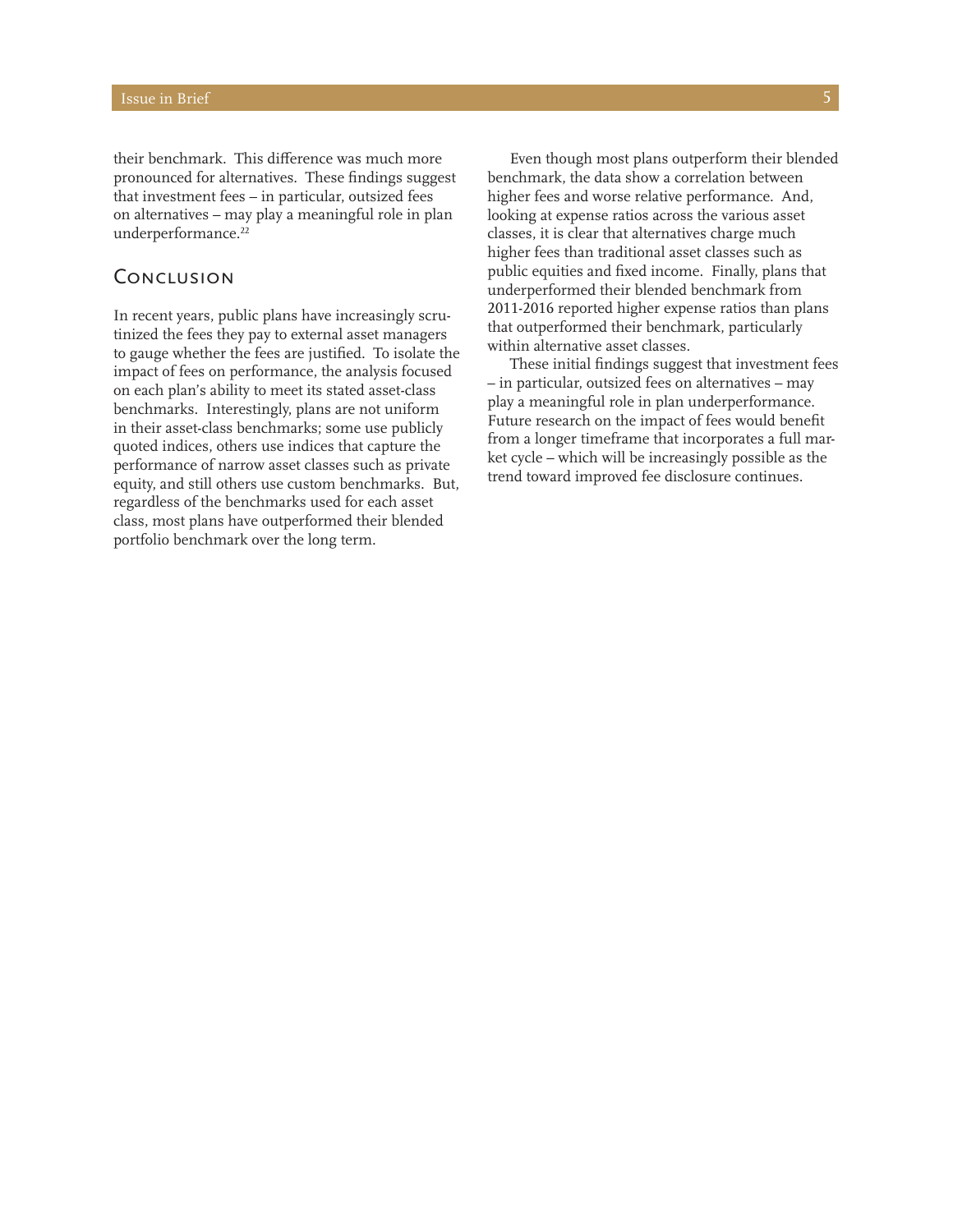1 Aubry et al. (2018) compared total portfolio performance across plans and apportioned the overall diferences in performance to diferences in asset allocation and diferences in returns by asset class. Hooke and Park (2018) compared the 10-year returns of a 60/40 index portfolio to the returns of 21 large state pension funds.

2 These data document the annual returns, benchmarks, benchmark returns, and fees by public plans for individual asset classes. The sample includes 157 state- and locally-administered plans from the *Public Plans Data* (PPD) website. Plan data are collected directly from regularly released comprehensive annual fnancial reports (CAFRs) and publicly available investment reports.

3 In practice, some plans pool their assets within the same investment fund, which is overseen by a single board that sets investment policy for the fund as a whole. For example, Colorado PERA manages the pooled assets for the Colorado State, School, and Municipal pension plans in a single investment fund. In these cases, the decision-making unit for investment policy is the fund, not the individual plans within the fund. This *brief* chooses to report investment data at the plan level to align with other important planspecifc characteristics, such as the funded ratio and cash fows. However, separately reporting on the investment policy of individual plans within the same investment fund may overstate the prevalence of asset allocation strategies, investment returns, and benchmarks.

4 Generally, public plan Investment Committees are comprised of General Board members who have substantial actuarial or fnancial experience. However, some plans have a separate Investment Board that is responsible for the development and monitoring of investment policies.

#### 5 CEM Benchmarking (2016).

6 For example, a plan may benchmark its equity performance against the return for a hypothetical equity portfolio that invests 65 percent in the S&P 500 and 35 percent in the Russell 3000.

7 NCREIF produces several quarterly indices that show real estate performance returns using data submitted to the Center by investment managers and plan sponsors who own or manage real estate in a fduciary setting.

8 Research by CEM Benchmarking (2016) discourages the use of cash-based benchmarks – such as the LIBOR + 4 percent – for hedge fund returns. These benchmarks can be very easy to beat, and often generate "random noise" when trying to evaluate plan performance.

9 About half of plans that use an index-related benchmark for private equity report no premium on the benchmark index.

10 Additionally, unlike some plans in the private sector that have implemented liability driven investing, no plans in the PPD reported the use of pension liability characteristics (such as duration) when benchmarking their investment performance.

11 See Government Finance Officers Association (2002).

12 The blended portfolio benchmark for each plan is estimated by weighting the return for the plan's stated benchmark for each asset class by the plan's actual allocation to the asset class in the previous year. For consistency when comparing the plan's actual return to the benchmark, the plan's portfolio return is estimated by weighting the actual net-of-fee return for each asset class by the plan's actual allocation to the asset class in the previous year. For plans that report gross returns and fees by asset class, the net-of-fee return is calculated by subtracting fees from the reported gross return. (The analysis excludes plans that report gross returns without fee data.)

13 Plan performance may deviate from benchmarks for several reasons. Generally speaking, deviations can be due to the skills of the manager or the choice of a benchmark that does not precisely refect the asset mix or strategy (perhaps due to a structural bias within the investment portfolio). An additional factor is the market equilibrium consideration: for every winner invested in the pool, there is also a loser. For example, if a benchmark refects the median performance of all pension funds, you would expect half of the funds to outperform the benchmark and half to underperform.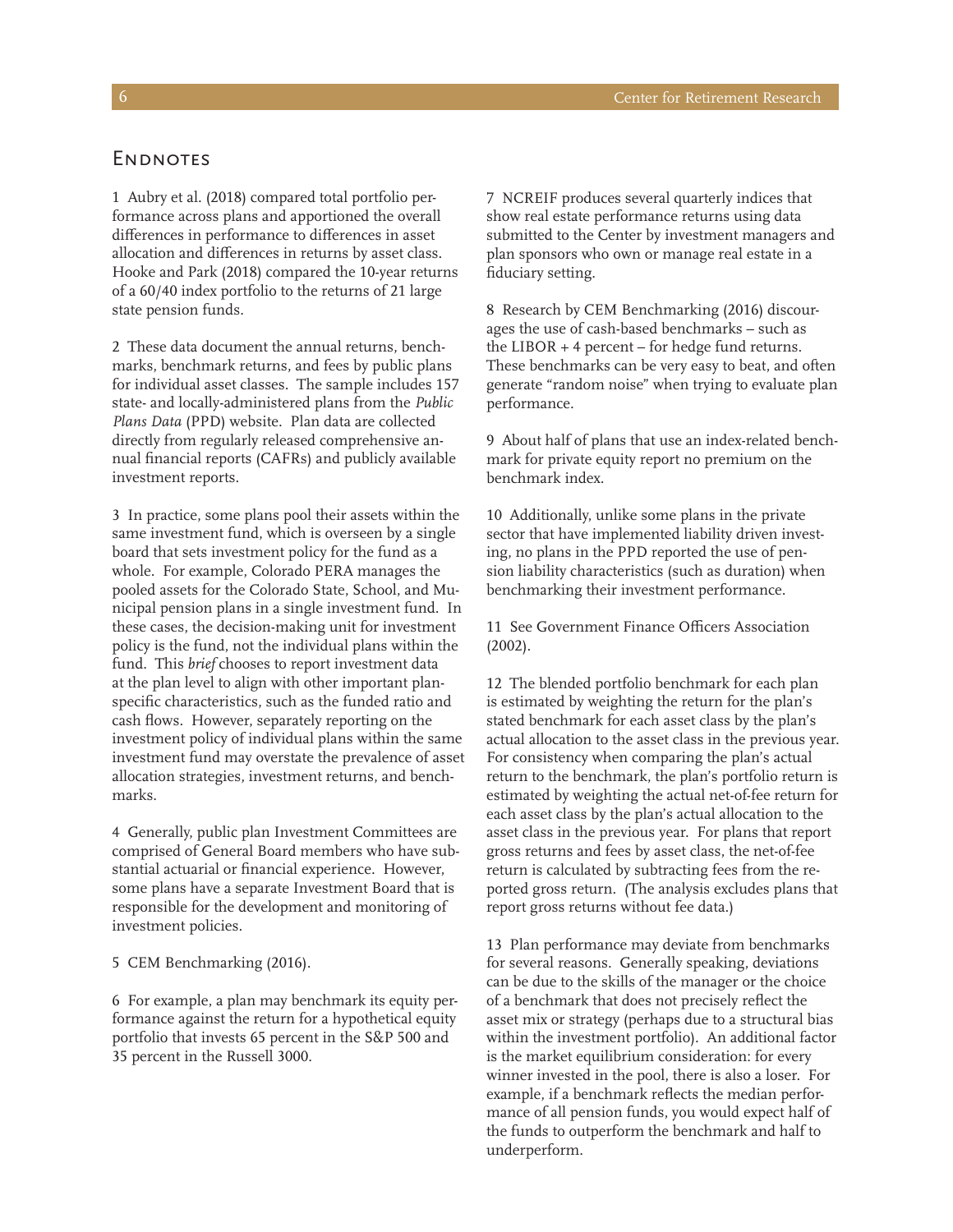14 Some plans that outperformed their benchmark achieved lower net returns than those that underperformed their benchmark. The analysis does not assess the appropriateness of each plan's stated benchmarks and assumes that diferences in benchmarks across plans refect real diferences in the plan's investment goals for each asset class.

15 See, for example, Flood (2018), Corkery (2013), Hiltzik (2016), and Thomas Jr. (2017).

16 Broeders, van Oord, and Rijsbergen (2017) demonstrate that while *performance* fees are positively related to gross performance for all alternative asset classes, only hedge fund performance demonstrated higher net-of-fee returns. Robinson and Sensoy (2013) show that while management fees are negatively related to mutual fund net returns, fees seem to be unrelated to private equity returns. Malkiel (2013) demonstrated a negative relationship between net returns and management fees for mutual funds, but not for high-fee private equity funds.

17 Because market performance was particularly strong from 2011-2016, index funds – which are cheaper than actively managed funds – outperformed many actively managed funds over the period. As such, results from this period may overstate the relationship between higher fees and underperformance.

18 Pew Charitable Trusts (2017).

19 While the hurdle rate for private equity is typically an 8-percent annual return, the hurdle rate for hedge funds is often 0 percent (i.e., they charge a performance fee for all positive returns).

20 Performance fees are sometimes excluded because they are seen as a commission earned by a manager rather than a "fee" paid by the plan.

21 The Roosevelt Institute (2015) and Appelbaum (2015).

22 Data on the maturity of private equity investments – which is not consistently available in public plan reports – would help inform the relationship between fees and performance. Private equity investments may sustain low returns (sometimes losses) in the initial years and earn increased returns as the investment matures – the so-called J-curve. As such, the relationship between fees and performance can vary greatly over the life of the investment.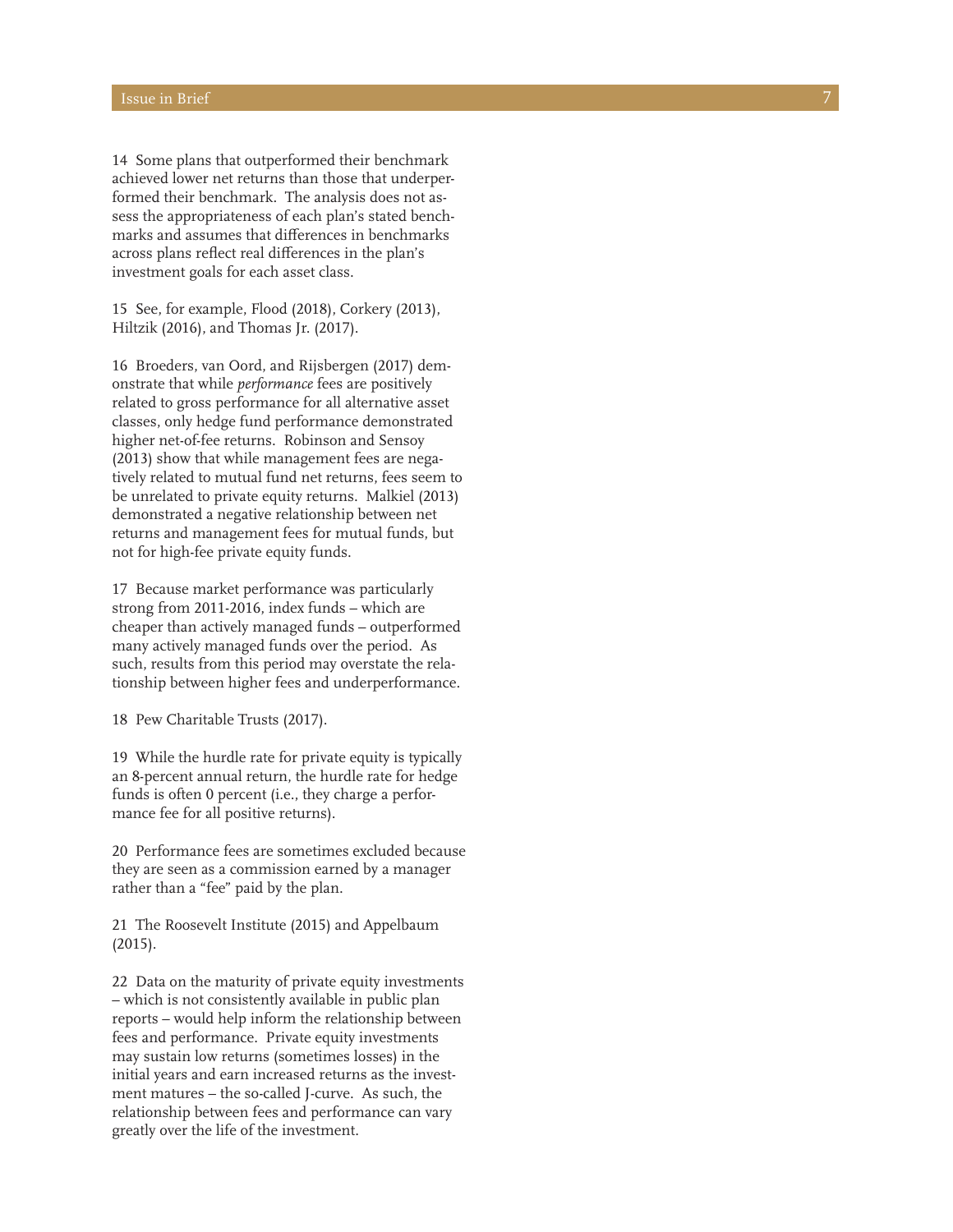#### **REFERENCES**

- Appelbaum, Eileen. 2015. "Investors Will Beneft from Greater Transparency on Performance Fees." (April 3). Washington, DC: *The Hill*.
- Aubry, Jean-Pierre, Anqi Chen, Alicia H. Munnell, and Kevin Wandrei. 2018. "What Explains Differences in Public Pension Returns since 2001?" *State and Local Plans Issue in Brief* 60. Chestnut Hill, MA: Center for Retirement Research at Boston College.
- Broeders, Dirk, Arco van Oord, and David Rijsbergen. 2017. "Does It Pay to Pay Performance Fees? Empirical Evidence from Dutch Pension Funds." Working Paper No. 561. Amsterdam, The Netherlands: De Nederlandsche Bank.
- CEM Benchmarking. 2016. "Hedge Fund Reality Check." Toronto, Ontario.
- Corkery, Michael. 2013. "Fee Gap Found for Pensions." (July 3). New York, NY: *The Wall Street Journal.*
- Federal Reserve Bank of St. Louis. 2001-2016. "FRED Economic Data." St Louis, MO.
- Flood, Chris. 2018. "The Great Maryland Pension Fees Gap." (May 20). London, UK: *The Financial Times.*
- Government Finance Officers Association. 2002. "Pension Investing: Fundamentals and Best Practices." Chicago, IL.
- Hiltzik, Michael. 2016. "Why Do We Pay So Much for Lousy Investment Advice?" (April 25). Los Angeles, CA: *The Los Angeles Times.*
- Hooke, Jefrey and Carol Park. 2018. "2018 State Pension Fund Investment Performance Report." No. 2018-02. Rockville, MD: The Maryland Public Policy Institute.
- Malkiel, Burton G. 2013. "Asset Management Fees and the Growth of Finance." *The Journal of Economic Perspectives* 27(2): 97-108.
- Pew Charitable Trusts. 2017. "State Public Pension Funds Increase Use of Complex Investments." Washington, DC.
- *Public Plans Data* Website. 2001-2016. Center for Retirement Research at Boston College, Center for State and Local Government Excellence, and National Association of State Retirement Administrators.
- Robinson, David T. and Berk A. Sensoy. 2013. "Do Private Equity Fund Managers Earn Their Fees? Compensation, Ownership, and Cash Flow Performance." *The Review of Financial Studies* 26(11): 2760-2797.
- The Roosevelt Institute. 2015. "All that Glitters Is Not Gold: An Analysis of U.S. Public Pension Investments in Hedge Funds." New York, NY.
- Thomas Jr., Landon. 2017. "Why Are Mutual Fund Fees So High? This Billionaire Knows." (December 30). New York, NY: *The New York Times*.